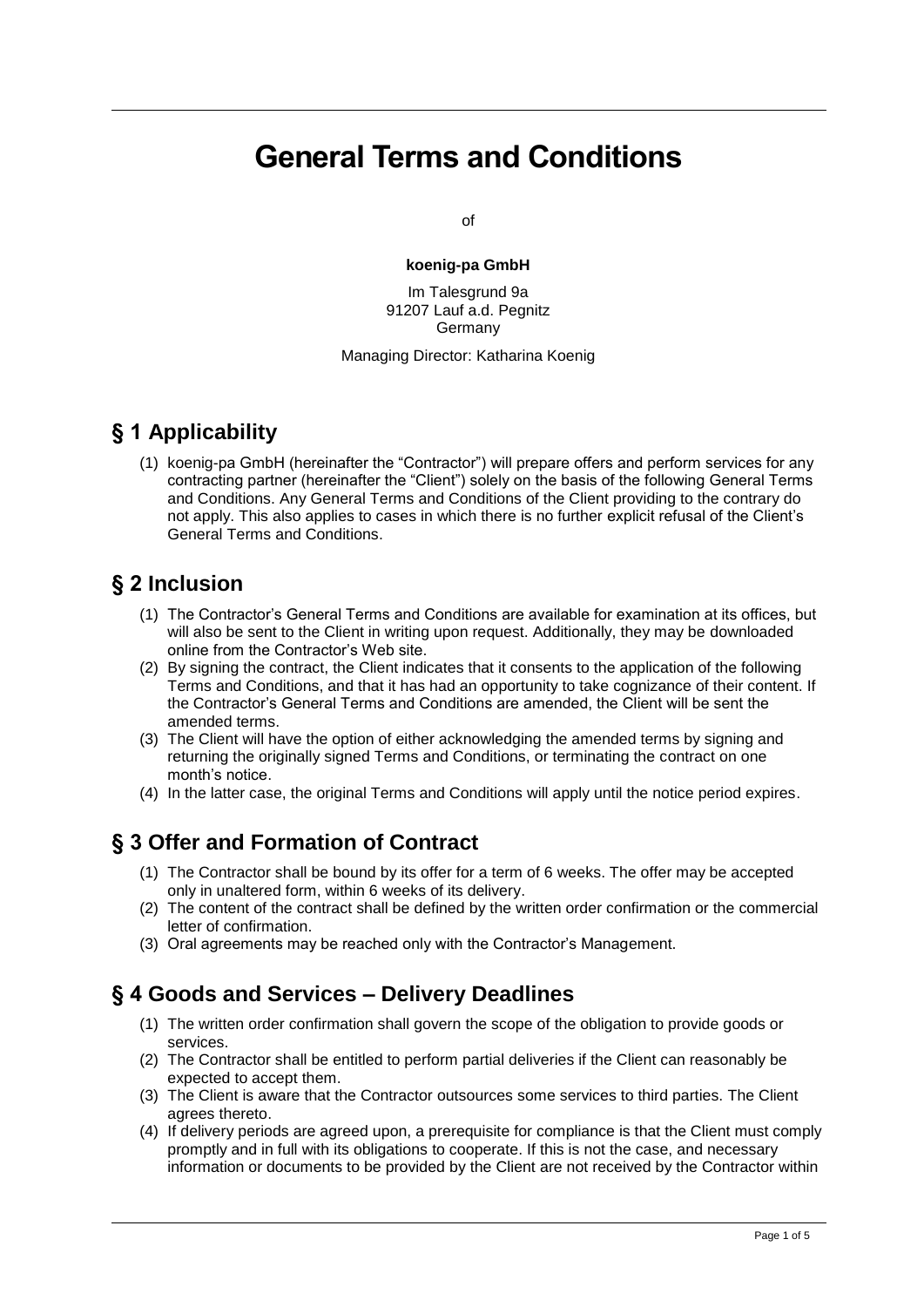1 week after being requested, the delivery period shall be extended by the amount of time that elapses between the expiration of that week and the actual delivery of the documents. Should any of the Client's specifications be technically unfeasible, the Contractor will notify the Client without delay. The Client must cooperate in amending the specifications in such a way as to make technical implementation feasible.

In that case, the delivery period shall be extended by the amount of time that elapses between the Contractor's notification and the joint arrival at a result in discussions on technical implementation.

In addition, the Contractor's performance period shall also be extended if meeting the deadline becomes impossible for a reason for which the Contractor is not at fault, including but not limited to strikes, lockouts, force majeure, etc. The same shall apply if performance is delayed by changes in the laws or government regulations.

- (5) If the impediment lasts for more than 3 months, the Client shall be entitled, after setting a fair and reasonable grace period, to withdraw from the contract in whole or in part.
- (6) If shipping is necessary, the Contractor's performance has been performed and is concluded upon surrender to the shipping agent. The Client shall assume the costs and risk of transport.
- (7) The Client agrees to inform the Contractor in a timely manner which shipping agent to release the goods to. If the Client does not provide this information, or is otherwise dilatory in performing acceptance, the Contractor shall be liable only in cases of willful misconduct or gross negligence.

#### **§ 5 Ownership and Intellectual Property Rights**

- (1) The goods to be supplied by the Contractor shall remain the Contractor's property until they have been paid for in full.
- (2) Software, including but not limited to source and object programs, the associated data storage media, organizational, documentary and instructional documentation, shall remain the property of the Contractor, unless explicitly agreed otherwise in the software agreement, and are covered by copyright.
- (3) The Client shall use the software solely within the bounds indicated at the signing of the contract. Further release or multiple use by the Client is prohibited.
- (4) The Client is entitled to use the programs solely for their intended purpose, and agrees not to make them available to any third party. No further rights are assigned. The Client is not permitted to rent out, lease, lend or otherwise distribute the object code of the programs to third parties.
- (5) The Contractor is entitled to use the programs elsewhere as well, unless this would constitute a breach of confidentiality.

#### **§ 6 Acceptance/Defects**

- (1) The Client agrees to perform formal acceptance of the Contractor's performance by sending a written confirmation of acceptance, which the Client is obligated to provide as long as the work presents no defects or only minor defects.
- (2) The declaration of acceptance must be made no later than 5 weeks after the goods are received by the Client, unless the Client is entitled to refuse acceptance. If the Client wrongfully refuses acceptance, or does not declare acceptance, the equivalent of acceptance shall be deemed to have occurred if the Client fails, despite the obligation to do so, to accept the work within a fair and reasonable period set for the Client by the Contractor (§ 640) (1) Sentence 2 German Civil Code [BGB]).
- (3) It shall be the Client's affair to put the programs to their first use. This use shall include the Client's checking the programs under its operating conditions before putting the programs into production.

In particular, the Client will also check programs and parts of programs that are to be used only occasionally.

(4) If the Client has complaints about defects, these complaints must be made without delay, in conformity with § 377 of the German Commercial Code [HGB].

The Client shall be entitled to claims arising from reported defects only if these defects are reproducible or can be revealed by machine-generated outputs.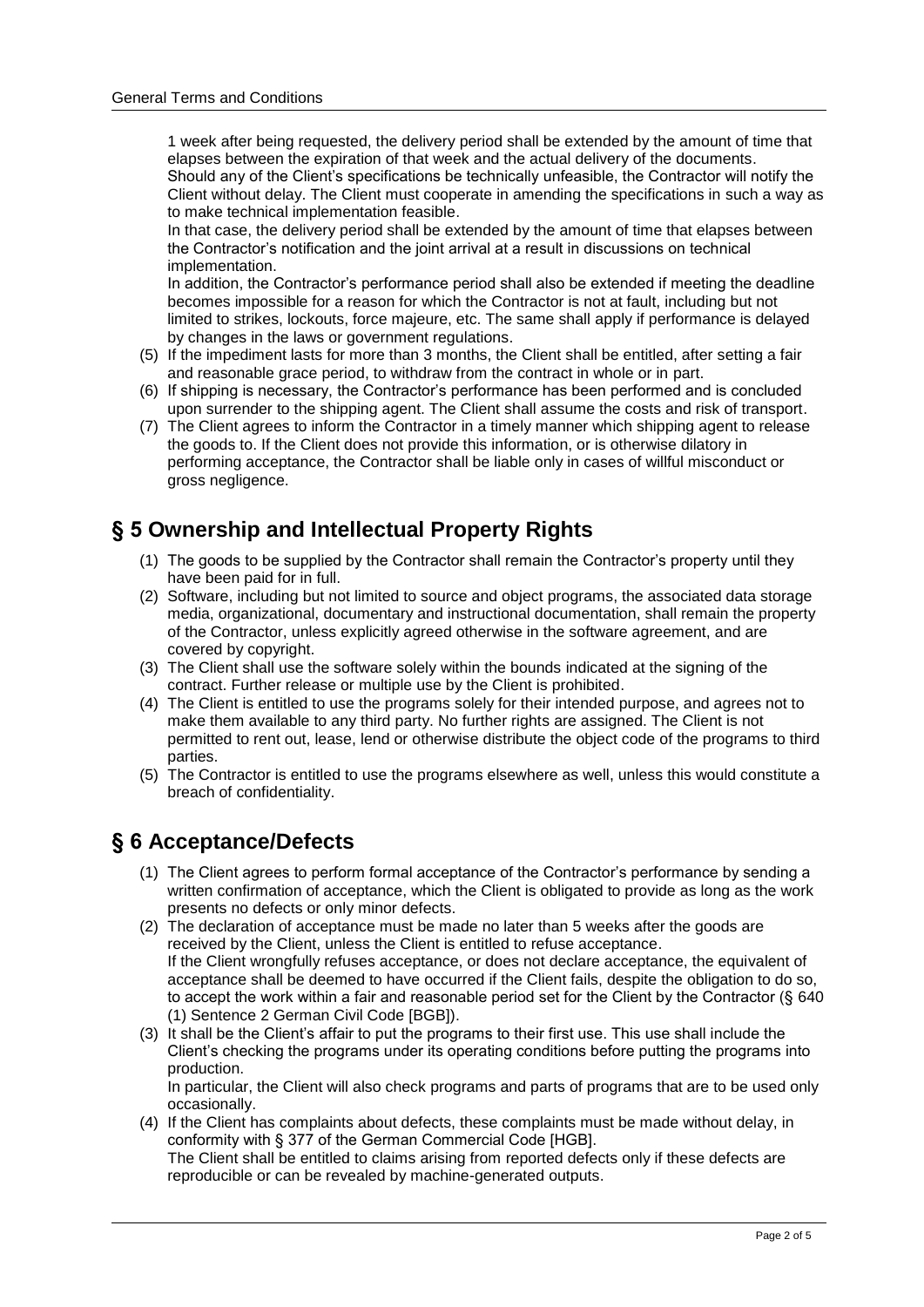The complaint about defects must be submitted in writing, in logically comprehensible form, stating the useful information for tracing the defect.

So far as can reasonably be expected, the Client must support the Contractor in correcting defects, and especially, at the Contractor's request, must transmit the program as it was being used at the time when the defect occurred, and must make the operating environment available; the Client must furthermore install and test corrective measures provided by the **Contractor** 

- (5) The Contractor shall provide reworking, at its own discretion, either by correcting defects or by supplying a replacement within a reasonable time. In the case of defects that seriously impede the use of the program, if needed the Contractor will provide a work-around before the final correction of the defect, so that the defect no longer has serious effects.
- (6) If the Client alters the programs sent by the Contractor, the Contractor shall owe reworking only to the extent that the Client can prove that the defects are not connected with the alteration.
- (7) Otherwise, the Client shall have the rights regarding defects as provided under the 2002 Version of the German Civil Code, except as restricted under § 10 of this Agreement (Liability Limitation/Exclusion of Withdrawal).

#### **§ 7 License Terms**

(1) Each license is granted exclusively for use on one unit of hardware, upon delivery of registration codes. Circumventing the registration codes is prohibited, as is the use of registration codes not provided by the Contractor.

#### **§ 8 Prices**

- (1) The prices stated in the order confirmation are the definitive prices. These prices are understood not to include costs of packaging and shipment. They also do not include valueadded tax in the amount specified by law.
- (2) The list prices pursuant to the offer shall apply unless agreed otherwise.
- (3) Package discounts apply only for the purchase of the associated packages; no package discount will apply for the piecemeal acquisition of individual components.
- (4) Reimbursement of expenses will be claimed for necessary travel (to perform the order or to the Client's location). The amounts will be the current values applicable at the time of formation of the contract, as specified by the Federal Ministry of Finance in accordance with the Regulations on Travel Expenses [*Reisekostenverordnung*].

## **§ 9 Payment/Discounts**

- (1) Payment shall be due on acceptance, pursuant to  $\S 6$  hereof, or, if applicable, at the point in time equivalent to acceptance (see § 6.2 Sentence 2 hereof).
- (2) Any deduction of discounts must be agreed upon explicitly in the contract.
- (3) As of the moment when payment falls into arrears, the Client shall pay late interest of 8 percentage points above the applicable base interest rate, on any amount still unpaid. The Contractor reserves the right to assert claims for further losses or damage.
- (4) If the Client is in arrears in payment, the Contractor shall be entitled to postpone any unperformed deliveries under the same order, or others, until the outstanding amount in arrears from the Client has been paid, and effective immediately, to perform future deliveries only on a cash-in-advance or cash-on-delivery basis.

## **§ 10 Reservation of Ownership**

(1) All goods supplied by the Contractor shall remain the Contractor's property until all amounts payable under the business association have been paid in full. In the event that the Client falls into arrears in payment, the Contractor shall be entitled to withdraw from the contract and take back the objects, and the Client shall be required to surrender them.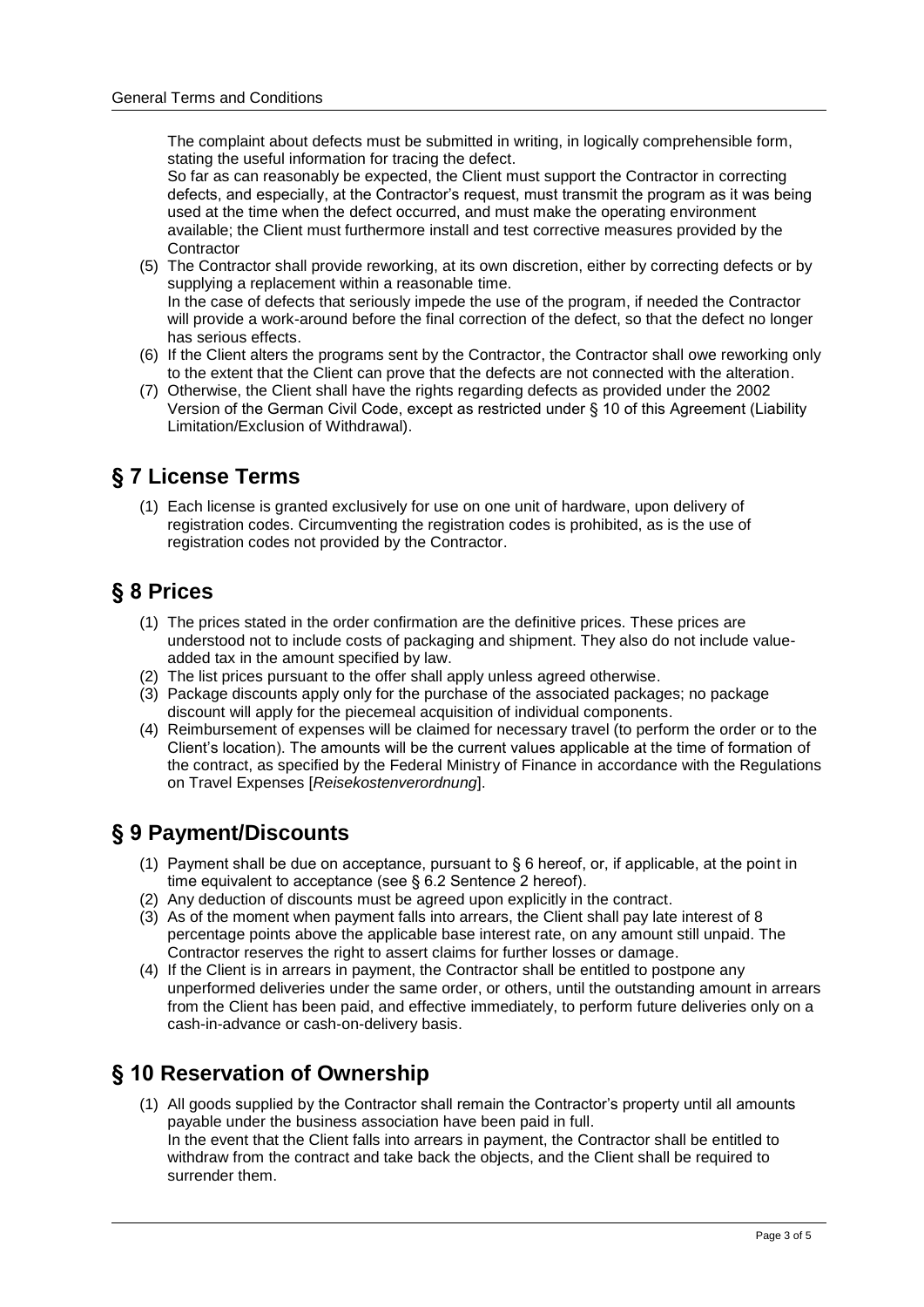The Client shall pay the resulting costs.

- (2) The Client may neither resell the goods subject to this reservation, nor assign them as collateral, nor allow them to be subjected to liens.
- (3) In the event of seizure by third parties, the Client must notify the Contractor without delay, sending the Contractor all documentation the Client has available.

# **§ 11 Liability Limitation / Exclusion of Withdrawal**

(1) The Parties agree that any claims resulting from injury to life, limb or health, and liability for other loss or damage resulting from a grossly negligent breach of duty on the part of the Contractor, or from a willful or grossly negligent breach of duty on the part of a legal representative or agent of the Contractor, shall apply without limitation in accordance with German law.

If liability for other loss or damage results from ordinary or slight negligence, damages shall be limited to the value of the order as the maximum amount.

- (2) The Contractor shall also not be liable for lost data or losses or damage resulting from incomplete or nonexistent data backup on the part of the Client. The Client's attention is drawn to the fact that the Client must back up data inventories prior to maintenance, servicing and installation work, in order to avoid possible loss or damage. Also excluded from liability are losses or damage caused by computer viruses, unauthorized access via the Internet or data lines (hackers), operating system errors, and so-called standard software (e.g., Microsoft Office).
- (3) Withdrawal by the Client in the event of a breach of duty for which the Contractor is not at fault is excluded.

# **§ 12 Time Bar**

- (1) The time bar for the Client's defect claims against the Contractor shall be 12 months after acceptance or after expiration of the period under § 6 No. 2 Sentence 2 hereof, as the case may be.
- (2) Other contractual claims for damages shall be time barred 12 months after the claim arises and is brought to the Contractor's attention, unless shorter time bars are set by law.

# **§ 13 Confidentiality**

- (1) The Contractor agrees to use only for the performance of the contract any knowledge it obtains, through the contractual relationship, in regard to business secrets or any of the Client's information identified in writing as confidential, and to treat such knowledge as confidential without limitation as to time.
- (2) The obligation of confidential treatment shall not apply for the ideas, designs, know-how and techniques relating to the production of the program, or for data already known to the Contractor or that was already known or becomes known outside the context of this Agreement.

## **§ 14 Choice of Law and Jurisdiction / Place of Performance**

- (1) The Parties agree on the domicile of the Contractor's permanent establishment as the place of performance for all performances owed between the Parties. This place of performance shall also be deemed agreed as the place of performance within the meaning of Article 5 of the Regulation of the Council of the European Union on Jurisdiction and the Recognition and Enforcement of Judgments in Civil and Commercial Matters.
- (2) The Parties agree that German law shall apply, to the exclusion of the United Nations Convention on Contracts for the International Sale of Goods.
- (3) The Parties agree upon the domicile of the Contractor as the place of performance, and on the German court of competent jurisdiction for the obligation at issue as the jurisdiction.